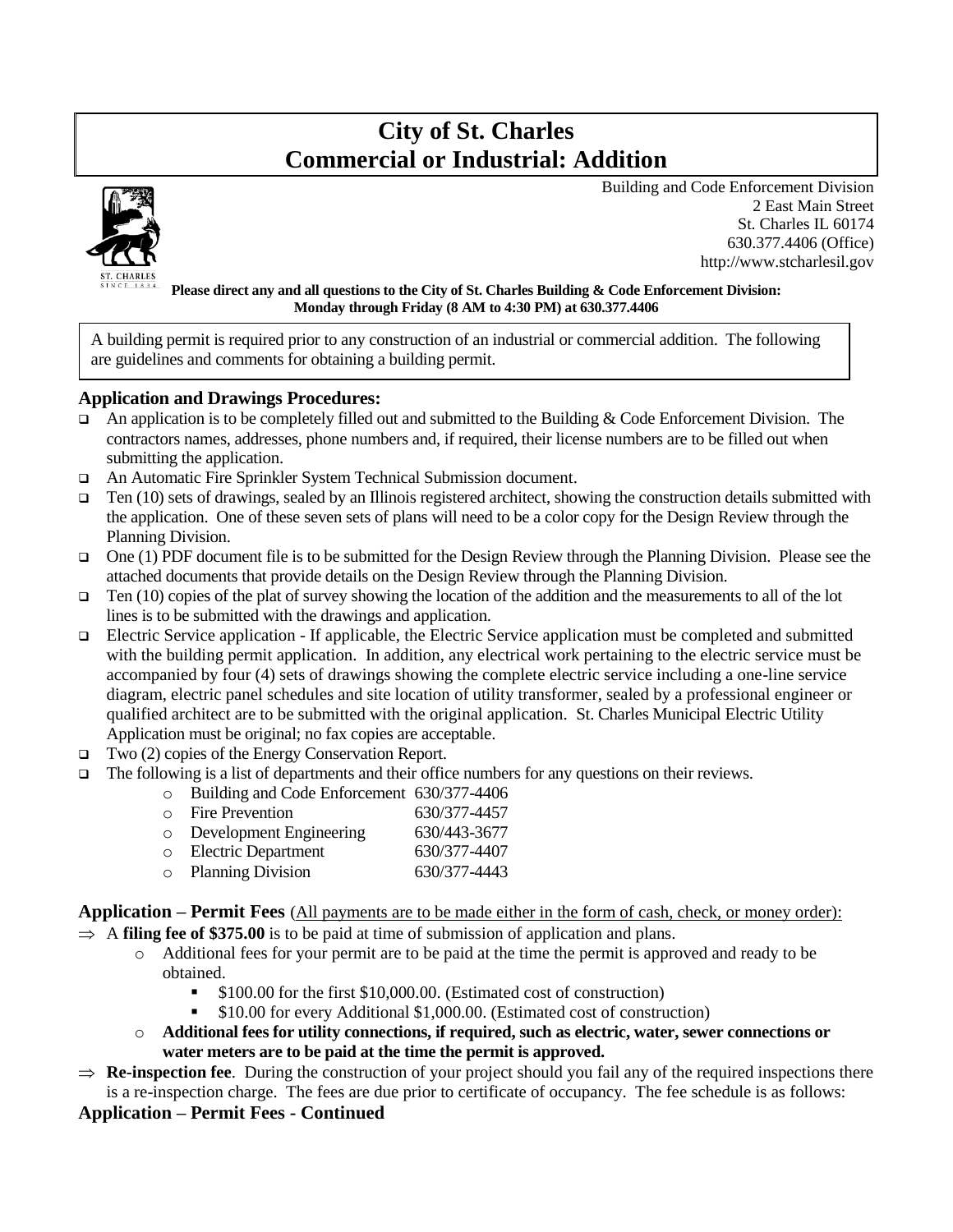- $\times$  \$80.00 per Building Division re-inspection for all types of inspections during construction (excluding finals)
- $\times$  \$80.00 per Fire Prevention re-inspection for all types of inspections during construction (excluding finals)
- $\times$  \$170.00 per re-inspection for all industrial, commercial, business and other non-residential final inspections.
- $\Rightarrow$  **Temporary certificate of occupancies**. \$170.00 is due prior to issuance of a temporary certificate of occupancy for all industrial, commercial, business and other non-residential final inspections.

#### **Required Meetings:**

The City of St. Charles requires three (3) meetings on larger projects with City staff, applicant, and representatives for construction projects. The following is the details on these meetings:

#### • **Plan Submittal Meeting:**

A Plan Submittal Meeting consists of representatives from Building and Code Enforcement, Development Engineering, Electrical Utility, Engineering/Public Works, Fire Prevention Bureau, and Planning. In this meeting staff reviews the documents that are being submitted to make sure that the correct documents and applications are included in the submittal; however a detailed plan review is not conducted at this meeting. Once the plans are accepted the Building and Code Enforcement Division staff distributes a set of plans to all of the departments that are required to review the plans.

#### • **Permit Release Meeting**:

A Permit Release Meeting is conducted after the building permit is approved. In this meeting, the plans have been completely reviewed and approved and are ready to be released for construction. It is highly recommended that the applicant, owner, and general contractor and utility contractor be present at this meeting. These meetings provide an opportunity for the City to notify the contractors as well as the owners verbally and in writing regarding any unique or unusual requirements for their project and to discuss project schedule with the project manager.

#### • **Pre-Occupancy Meeting**:

A Pre-Occupancy Meeting is conducted when the project is in the final phases approximately six to eight weeks prior to completion. City staff finds these meetings to be beneficial for all parties involved in the project. At this meeting City staff is able to advise the contractors, owners, architects, engineers, attorneys, etc. of the items to be completed to ensure that they are ready for the Certificate of Occupancy when they schedule their final inspection. Most of the information they are given at this meeting is the same information that was provided to them at the Plan Submittal and the Permit Release; however, with this meeting being held with only approximately six-6 to seven-7 weeks left for the project it brings more awareness of the importance of completing any outstanding items and submitting these to the City for approval.

#### **Consultation Meeting:**

The Building and Code Enforcement Division offers a consultation meeting where you will meet with City staff and discuss any questions or issues on your construction project. The meeting may be for a proposed project or a project that is currently under construction and can be held at the site location or in our office. To schedule this meeting, please contact our office at 630.377.4406.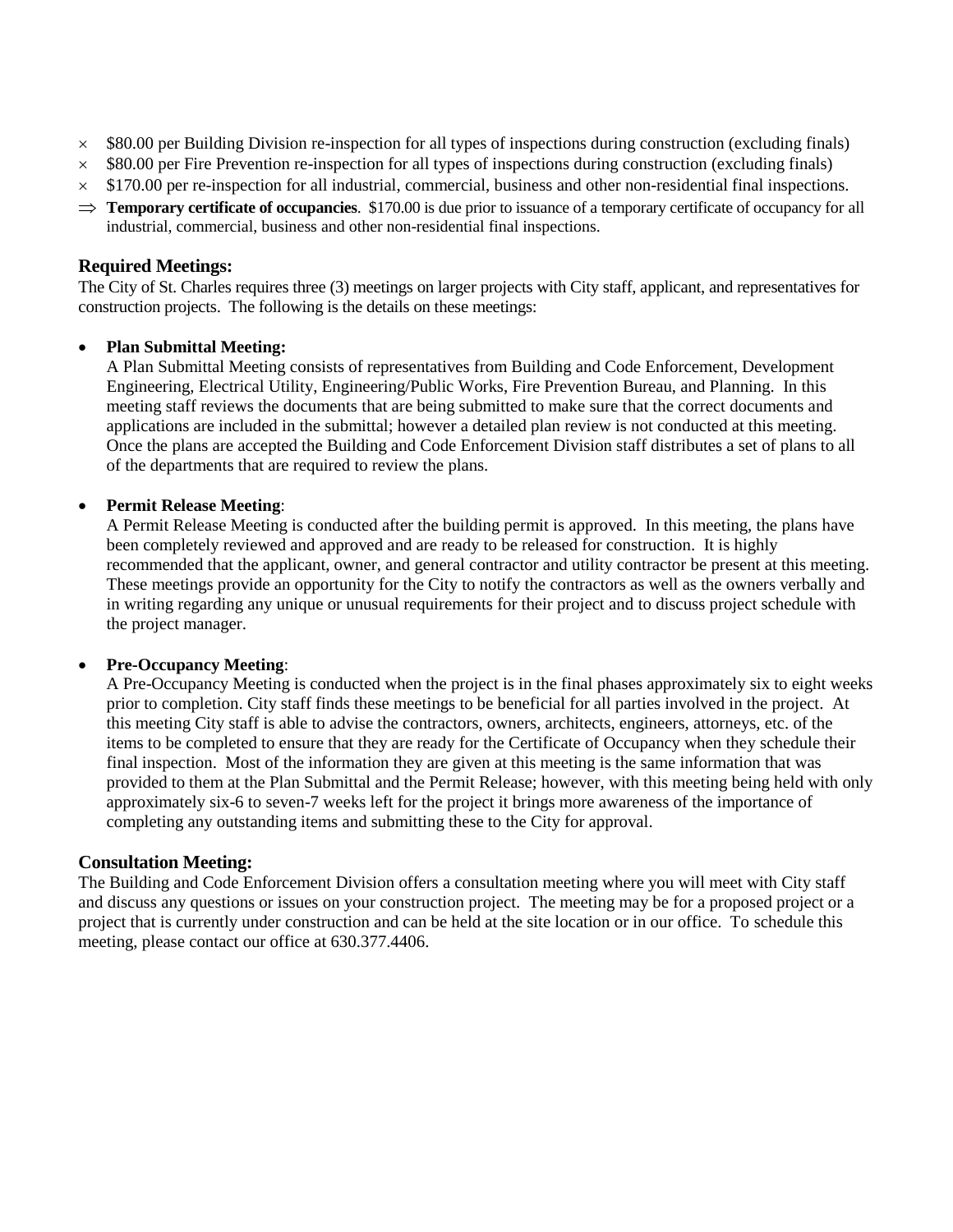### **Building Codes**

The following are the Building Codes, which the City of St. Charles has adopted:

- ❑ St. Charles Municipal Code
- ❑ 2015 Int'l Building Code w/revisions
- ❑ 2015 Int'l Mechanical Code w/revisions
- ❑ 2014 Nat'l Electrical Code w/revisions
- ❑ 2015 Int'l Fuel and Gas Code w/revisions
- ❑ 2014 IL State Plumbing Code
- ❑ 2015 Int'l Fire Codes w/revisions
- ❑ IL Accessibility Codes
- ❑ NFPA Life Safety Code 101

#### **Inspections**

The following is a list of inspections, which might be required for your project and for the inspections.

- ∆ **Footing** Approximately 1/2 hour
- ∆ **Foundation** Approximately 1/2 hour ∆ **Electric** \* Approximately 1 or 1 and 1/2 hours. This inspection is usually done at the same time as the framing inspection.
- ∆ **Frame** \* Approximately 1 or 1 and 1/2 hours. This inspection is usually done at the same time as the electric inspection
- ∆ **Ceiling Grid** Approximately 1 hour
- ∆ **Undergrd plumbing** Approximately 1 or 1 and 1/2 hour
- ∆ **Rough Plumbing** Approximately 1 or 1 and 1/2 hour
- ∆ **Insulation** Approximately 1 or 1 and 1/2 hour
- ∆ **Mechanical/HVAC** Approximately 1 or 1 and 1/2 hour
- ∆ **Final** Approximately 1 or 1 and 1/2 hour. This inspection is conducted with the Fire Prevention Bureau.

\*Frame and/or electric inspections will only be scheduled after all required plans have been submitted to the Fire Marshall for review.

#### **Overtime Inspections:**

The Building & Code Enforcement Division Manager or his designee may approve requests for overtime inspections for unique circumstances. The charge for an overtime inspection will be a separate charge and will be invoiced to the individual contractor or company who requested the overtime inspection.

#### **Development Engineering Inspections**

- **Public water main**
- $\Box$  Public sanitary sewer (air, mandrel, TV)
- $\Box$  Sidewalk, driveway and parkway
- Roadway repair/construction
	- Grading only after as built received

#### **Fire Prevention Inspections**

- $\nabla$  Full flow flush
- $\nabla$  Underground fire supply pressure test
- $\nabla$  Above ground sprinkler test(s)
- $\nabla$  Kitchen fire suppression system
- $\nabla$  Smoke evacuation test
- $\nabla$  Emergency generator testing
- $\nabla$  Fire alarm test
- $\nabla$  Final Occupancy Inspection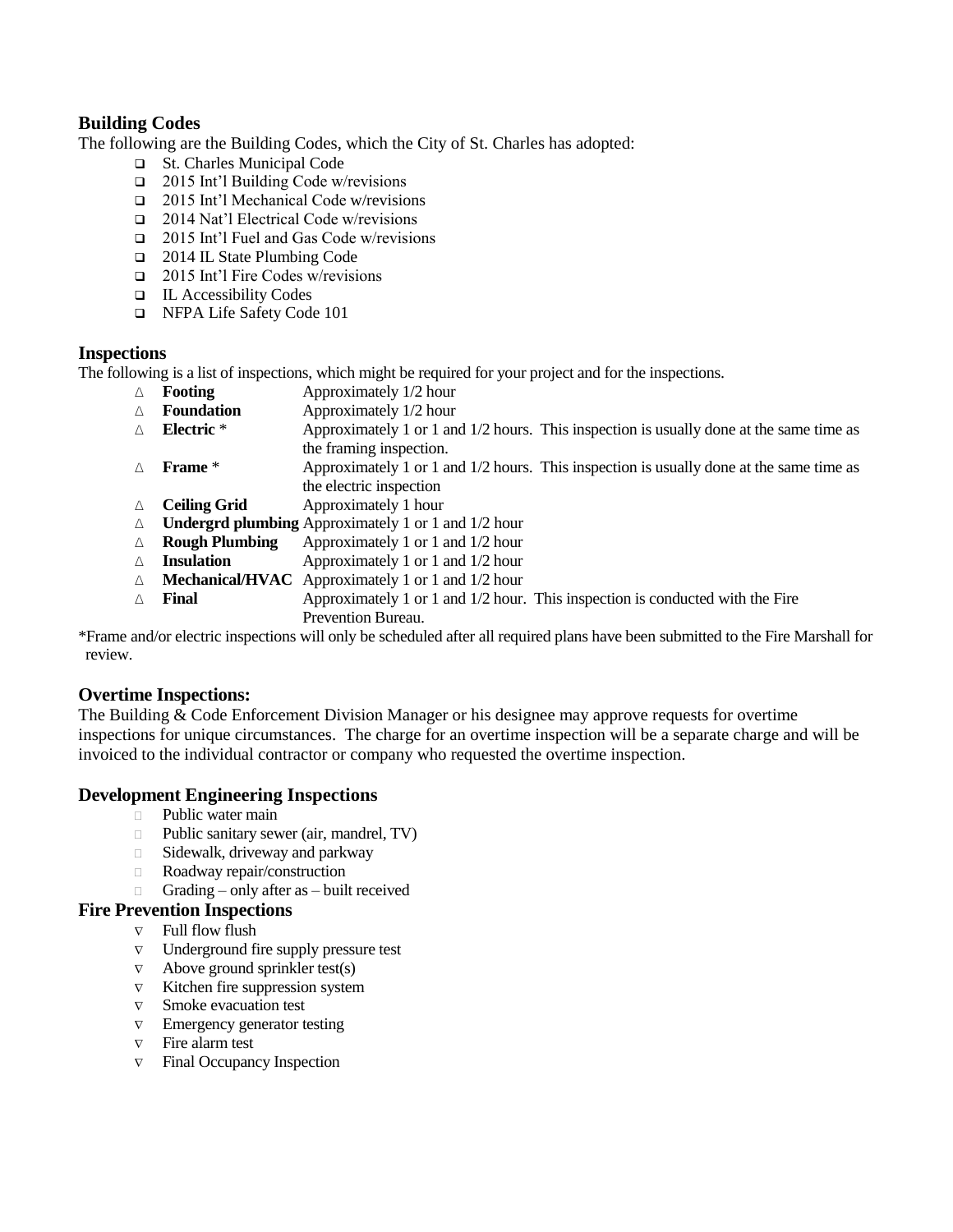### **General Comments**

- 1. Compliance with above indicated codes, ordinances, and inspections required.
- 2. The plan review and stamped "FIELD COPY" of the plans are to be on the job site.
- 3. Minimum of 24-hour notice is required when scheduling any inspections.
- 4. Two (2) copies of a topographical survey of the construction site subsequent to final grading and landscaping shall be prepared and certified by a professional land surveyor or a registered professional engineer which demonstrates compliance with approved plans, and that adequate provisions for drainage have been constructed. This topographical survey shall depict the location of the structure and the grade elevations designed for the site. The "as-built" elevation contours shall be at one (1) foot increments minimum and shall provide sufficient detail to adequately determine the proper final grading of a parcel as determined by the Development Engineering Division. Please call the Development Engineering Division at (630) 443-3677 should you have any questions. Additionally, a registered professional engineer shall certify the final grading of the site is in substantial compliance with the approved grading plan.

**Note: These topographical surveys are to be submitted not less than five (5) working days prior to final inspection. They are to be submitted to the Building and Code Enforcement Office, who will forward them to Development Engineering for their review. If there are any questions, please contact the Development Engineering Office at 630/443.3677.**

- 5. It is the responsibility of the general contractor to provide all sub-contractors with copies of all review comments and the required inspections which are needed.
- 6. Location of the electric service and transformer to be approved by the City's Electric Department (630) 377-4407.
- 7. Electric water cooler shall comply with ANSI Section 4.15 and the Illinois State Plumbing Code 2014 Edition.
- 8. Each building/tenant space shall have one (1) main means of disconnecting the electrical service conductors from the building/tenant space.
- 9. Where an external main disconnect is not "readily accessible", an additional main disconnect must be installed inside building.
- 10. Utility Conduit is to be no less than five (5") inches per City's specification.
- 11. One (1)-line riser diagram of electric service is to be posted by main switchgear inside building.
- 12. Conductors entering the transformer shall be below the manufacturers mark line on the inside front panel of transformer. If the manufacturers mark has been removed, the conductors are to be below coils of transformer.
- 13. Provide a 15 or 20 amp G.F.I. receptacle outlet in an accessible location on the roof for serving the HVAC roof top units. The receptacles shall be on the same roof level and within 25 feet of the units. The receptacle outlets shall not be connected to the load side of the equipment disconnecting means.
- 14. Potable water piping system shall be disinfected in accordance to Section 890.1180 of the Illinois State Plumbing Code, 2014 Edition.
- 15. Provide a by-pass with locking valve around all water meters larger than one (1") inch. By pass to be same size as domestic water service, but in no case less than one (1") inch.
- 16. A reduced pressure backflow preventer (RP-BFP) listed by and bearing a label or seal of a nationally recognized testing laboratory as listed in Section 890 Appendix A Table A 39 of the Illinois State Plumbing Code 2014 Edition shall be installed between the potable water supply and the fire sprinkler system. (RP-BFP) to be installed inside building as close to the entrance of the potable water supply as possible and shall be placed so that it is readily accessible for inspection, testing, maintenance and/or replacement. A floor drain sized to accommodate any discharge from the (RP-BFP) shall be installed as close as possible to the (RP-BFP). The drain line from the reduced pressure backflow preventer shall waste into the sanitary drainage system through an air gap.
- 17. Any lawn sprinkler system connected to the municipal water supply shall be equipped with a RP-BFP listed and bearing a label or seal of a nationally recognized testing laboratory as listed in Section 890 Appendix A Table A39 of the Illinois State Plumbing Code 2014 Edition installed on the service side of the water meter serving the lawn sprinkler system.
- 18. A (RP-BFP) listed by and bearing a label or seal of a nationally recognized testing laboratory as listed in Section 890 Appendix A Table A 39 of the Illinois State Plumbing Code 2014 Edition shall be installed in the potable water supply inside the building as close to the entrance of the potable water service as possible and shall be placed so that it is readily accessible for inspection, testing and maintenance and/or replacement.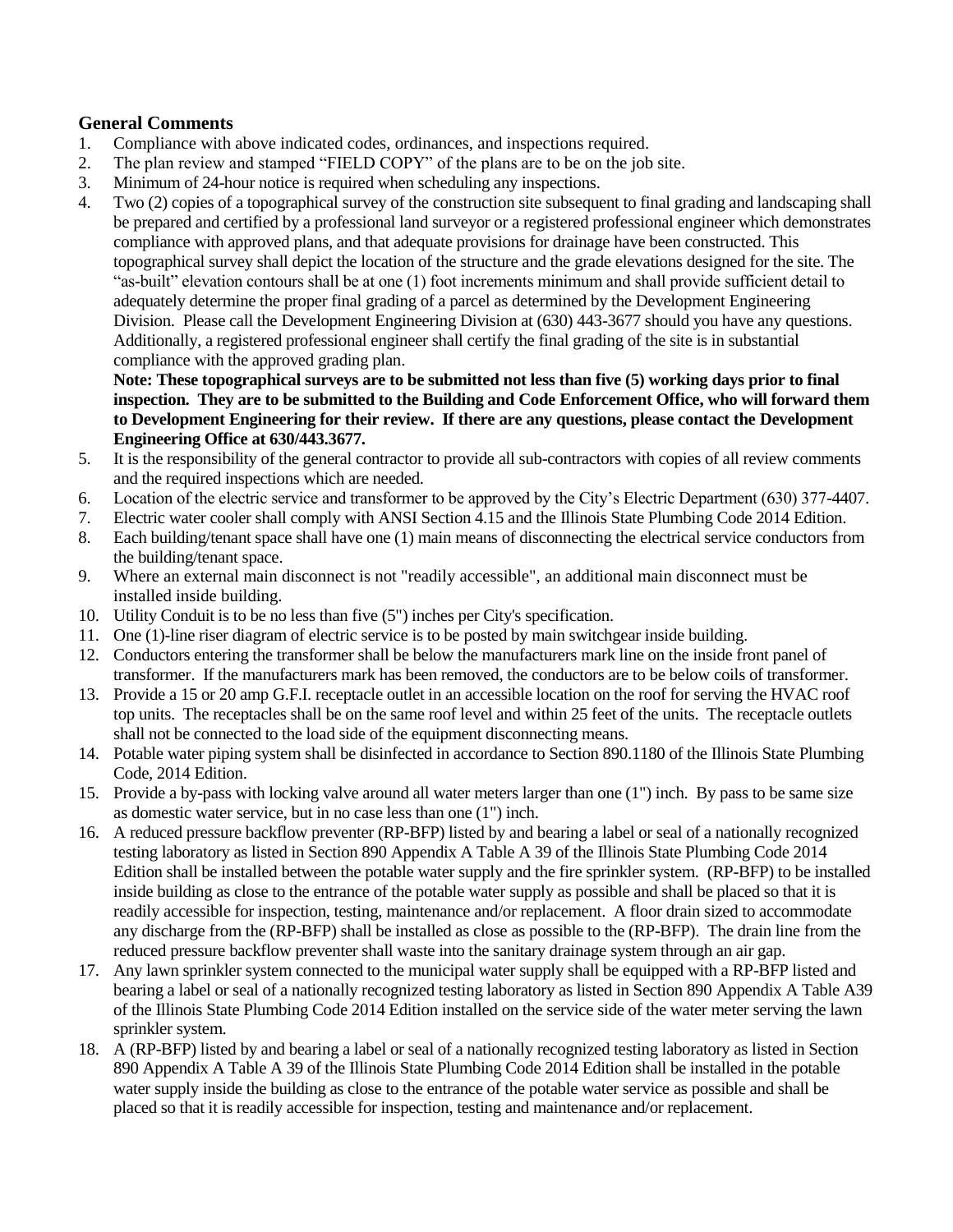- 19. All reduced pressure backflow preventers (RP-BFP) shall waste to a floor drain sized to accommodate any discharge from the (RP-BFP). The drain line shall waste into the sanitary drainage system through an air gap.
- 20. Plumbing fixtures shall comply with Section 890 Appendix A Table A "Approved Materials and Standards for Plumbing Fixtures and Fixture Fittings."
- 21. Plumbing fixtures shall comply with Section 890.610 General Requirements Material and Design.
- 22. Domestic water supply to boilers to be equipped with a backflow preventer conforming to Section 890.1130 Protection of Potable Water f) 1)2) of the Illinois State Plumbing Code 2014 Edition.
- 23. All mechanical equipment, such as HVAC units, refrigeration units, and pool equipment located on the roof of any structure in any zoning district shall be screened from view from public streets and adjoining residential dwellings by its location on the roof (away from the parapet), by an architectural element of the building (e.g. a parapet), by a screening wall that is compatible with materials of the building, or a combination thereof.
- 24. Floor level area electric outlets are to be no less than 15-inches from finished floor to bottom of electric outlets.
- 25. An occupancy certificate shall not be issued until all items listed on the Building & Code Enforcement Division; Fire Department, Planning Office, and Engineering Department plan review sheets have been addressed and approved by the various departments involved.

#### **Location of Utilities:**

**One phone call to J.U.L.I.E. (1-800-892-0123) 48 hours prior to digging will notify all of the following public utilities.** These service utilities need to be located and marked by utility representatives prior to starting any excavation, grading, or other work that is below the ground surface. You will receive a Dig Number, which you should record above along with the date of notification.

| <b>Utility</b>                | <b>Color Code Marker</b> |
|-------------------------------|--------------------------|
| <b>Electric Utilities</b>     | Red                      |
| Comcast                       | Orange                   |
| Northern Illinois Gas (NICOR) | Yellow                   |
| Sewer Utilities               | Green                    |
| <b>Telephone Utilities</b>    | Orange                   |
| <b>Water Utilities</b>        | Blue                     |

01.2019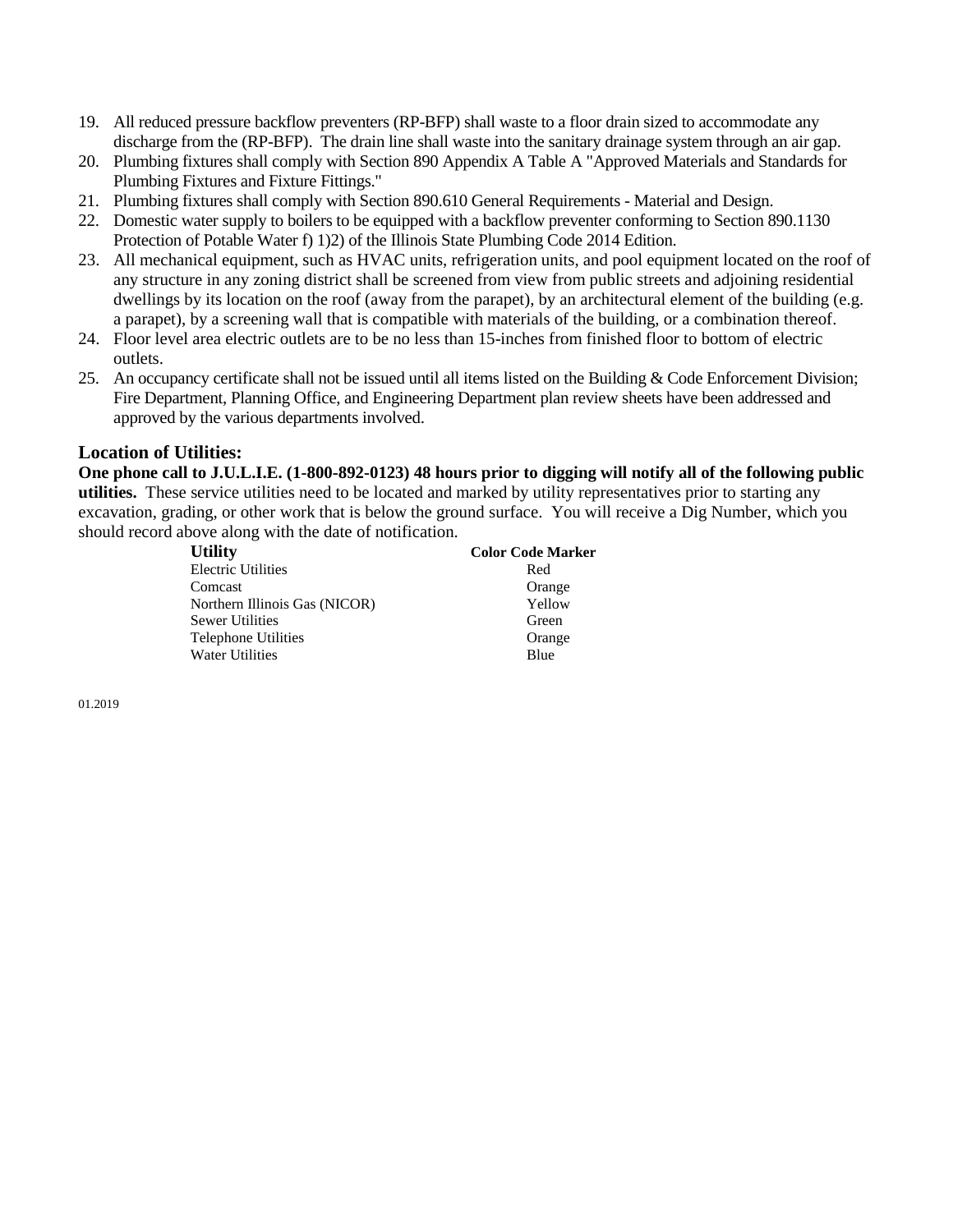# Memo

| Date: | <b>October 26, 2010</b>                                                |  |  |
|-------|------------------------------------------------------------------------|--|--|
| To:   | <b>St. Charles Developers and Builders</b>                             |  |  |
| From: | <b>Development Engineering Division</b>                                |  |  |
|       | $(630)$ 443-3677<br>Fax: (630) 762-6922                                |  |  |
| RE:   | <b>As-Built Grading Surveys and Certificate of Occupancy Permits –</b> |  |  |
|       | <b>General Guidelines</b>                                              |  |  |

This memorandum is being sent to all current developers and homebuilders within the City of St. Charles. The intention of this correspondence is to clarify any misconceptions with the scheduling of lot as-built lot grading inspections and issuance of Certificate of Occupancy permits (CO).

The developer or builder shall schedule a final inspection with the Building and Code Enforcement Department. This schedule will then be forwarded internally to the Development Engineering Division. Unlike most inspections, these inspections must be scheduled 5 working days in advance.

At the time of scheduling the inspection, the developer or builder must submit an as-built grading survey. This survey shall contain all information on the attached checklist. **The Development Engineering Division Office will not schedule or perform Lot Grading inspections without the receipt of TWO as-built grading survey.** The as-built grading survey may be submitted to the Building and Code Enforcement Department, or brought directly to the Development Engineering Division. If an as-built grading plan has not been submitted, the lot will not be inspected and the Certificate of Occupancy will be withheld.

**NOTE:** All erosion control, silt fence, silt blanket, and/or straw bales shall be in place at time of inspection.

After the grading inspection has been completed, the developer will receive a verbal approval, or a written notice of non-conformance from the Development Engineering Division. This notice will detail items to be corrected prior to approval. This notice will be sent to the developer or builder within a maximum of 48 hours after the inspection has been completed. A verbal notice will be provided if this cannot be accomplished within the time constraints.

The Development Engineering Division will issue conditional or temporary approval during winter months **only** if the following conditions are met.

- **ROUGH GRADING** must be in place and only minor issues, as determined by the Development Engineering Division, remain unresolved (i.e., small areas of ponding water, debris or material left on site or minor grading)
- The developer shall provide the City of St. Charles Development Engineering Division with a \$5,000 check as determined by the city, **for each lot**, as a financial guarantee for the completion of the outstanding items. The Development Engineering Division will send a reminder notice on May 15 of the following year (30 days prior to the winter expiration date). **Temporary Development Engineering approval during winter months shall expire June 15 of the following year.**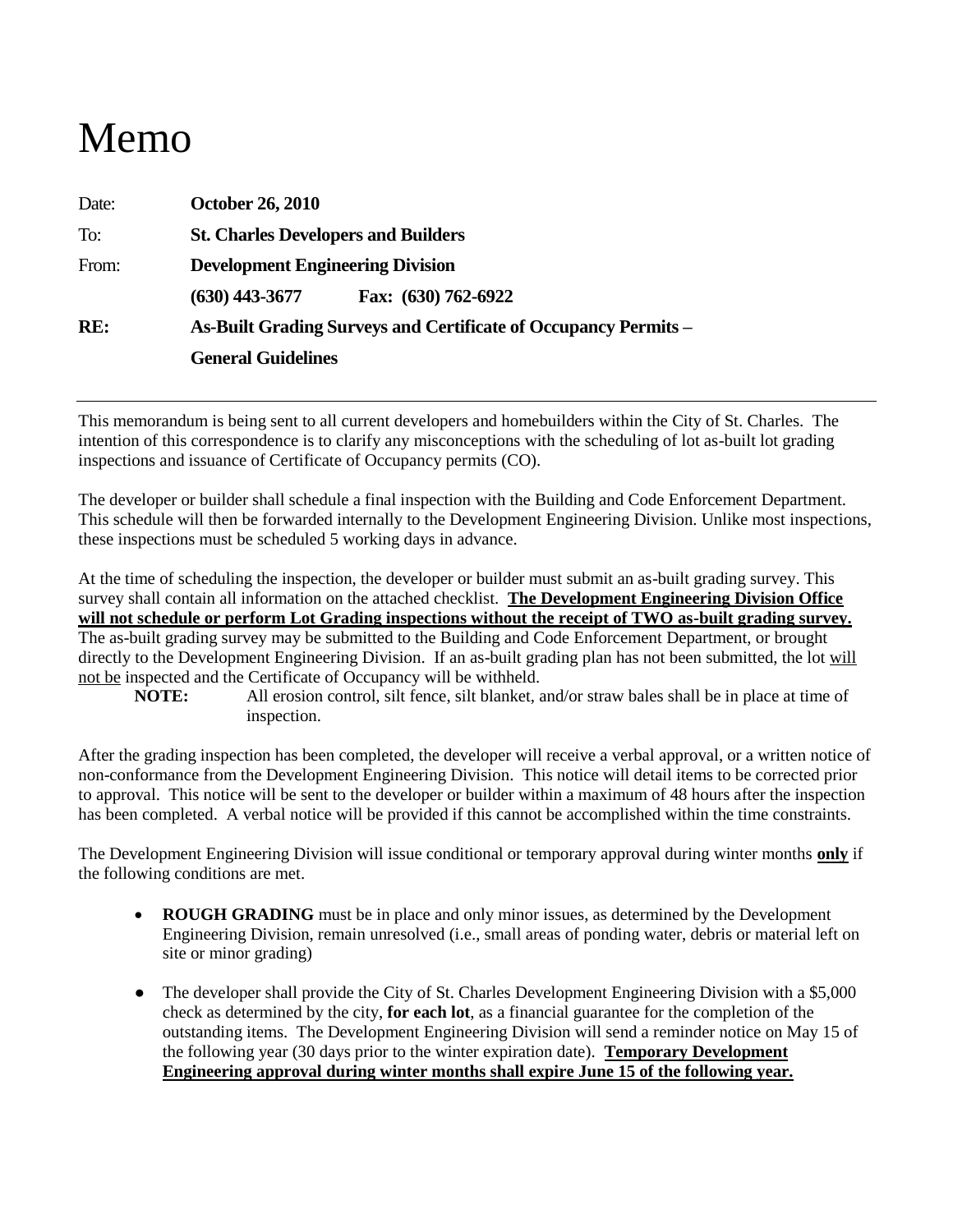- 1. If a check is used, it shall be made payable to the City of St. Charles and have the subdivision name, lot number and street address written on the check. This check will not be cashed unless the developer or homebuilder fails to correct all items prior to the expiration of temporary Development Engineering approval.
- 2. The Development Engineering Division must receive the financial guarantee prior to the issuance of temporary approval or occupancy permit.

#### **The Development Engineering Division will monitor the submission, release and execution of all financial guarantees relative to lot grading.**

After the outstanding items have been corrected, the developer or homebuilder shall reschedule an inspection with the Development Engineering Division (630) 443-3677. This must be done a minimum of 24 hours in advance. The builder or developer will be notified of the inspection results.

- **Pass:** If the outstanding items have been corrected, to the satisfaction of the Engineer, the Development Engineering Division will return the financial guarantee with a letter noting Engineering Division Approval.
- **Fail:** A written or verbal notice will be supplied to the homebuilder or developer detailing all remaining deficiencies. (Items to watch for: B- boxes, clean outs to grade, erosion control devices in place.)

In the event that the improvements are not completed prior to the expiration of the temporary approval, the City of St. Charles will cash the check and use these funds to complete the improvements. The builder or developer will receive the remainder of the financial guarantee with an itemized invoice of work completed within thirty days (30) of completion of work activities. A 10% administrative fee will be added to the direct services provided.

Please contact the City of St. Charles Development Engineering Division with any questions or concerns at (630) 443-3677.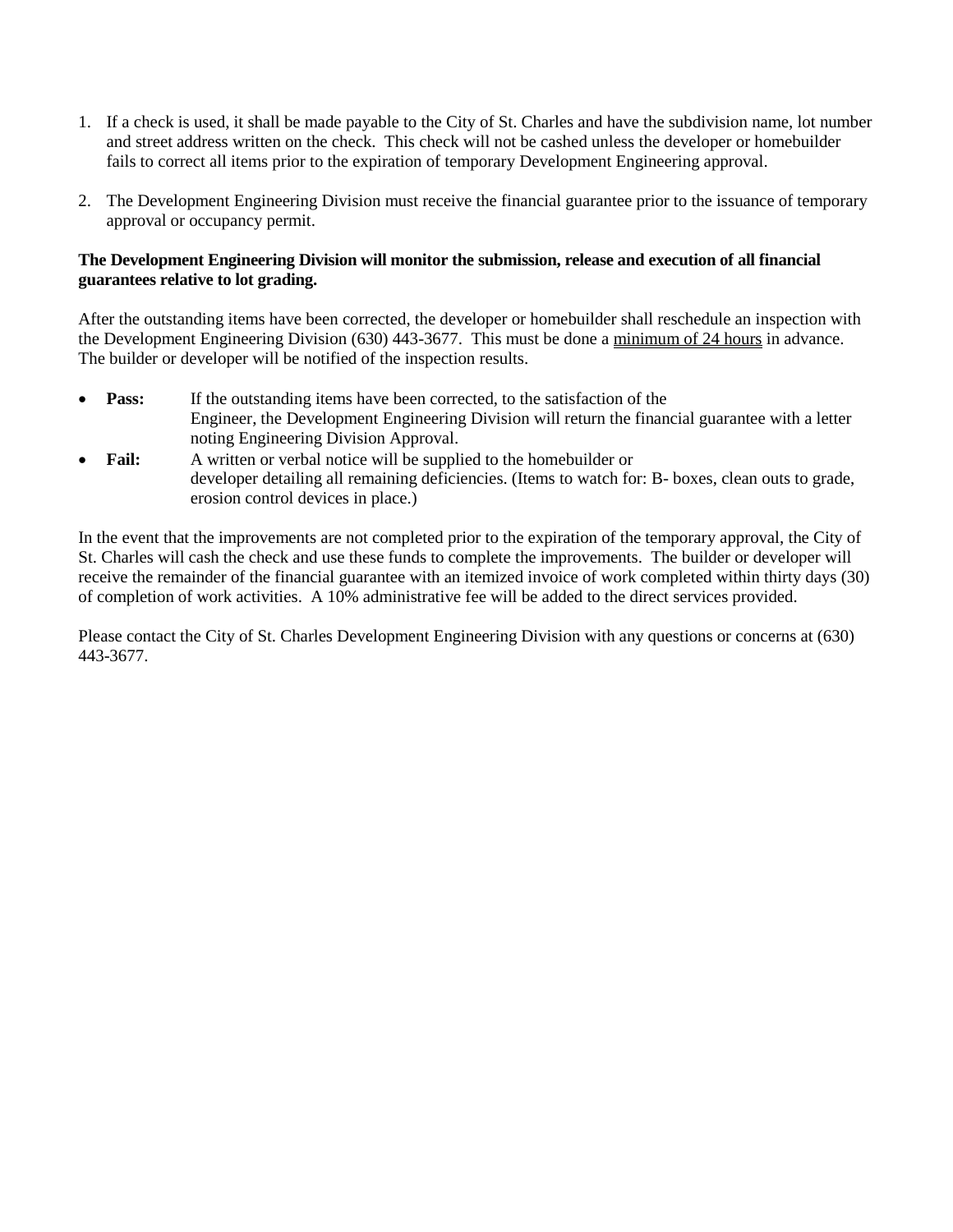### **POLICY SUMMARY**

#### **RE**: **RESIDENTIAL AS-BUILT GRADING SURVEY/PLAN**

The intent of the as-built grading survey requirements set for in the ordinance is to obtain a record document of a residential site plan as a comparison to the approved design and for future reference. The following information shall be included to provide the desired information concerning grading, drainage, and utilities.

- 1. Building numbers and street name. If multi-family please include all addresses to the building unit (multifamily lot inspections will be done as one lot only).
- 2. Lot lines with dimensions drawn to scale no smaller than  $1" = 50'$ .
- 3. Approved vs. constructed foundation, garage, and window well elevations. Include location of foundation elevation change (upper and lower elevation at each change). (Highlight lowest structure opening).
- 4. Spot elevations at all property corners, side lot lines (25' min. spacing), break points, drainage swales and building corners.
- 5. One-foot contours throughout the property (depict landscape berms or swales).
- 6. Rim and invert elevations at utility structures.
- 7. Top-of-curb and centerline pavement elevations along property frontage.
- 8. Calculated maximum driveway slopes.
- 9. Clearly defined site benchmark.
- 10. Topographic features including structures, all window well locations, and permanent water surface levels.
- 11. Identify 100-year floodplain and floodway lines, when applicable.
- 12. Depict drainage patterns and emergency overflow routes with arrows.
- 13. Signature and seal of an Illinois registered land surveyor

This document must be reviewed and approved along with a satisfactory site inspection prior to final occupancy approval.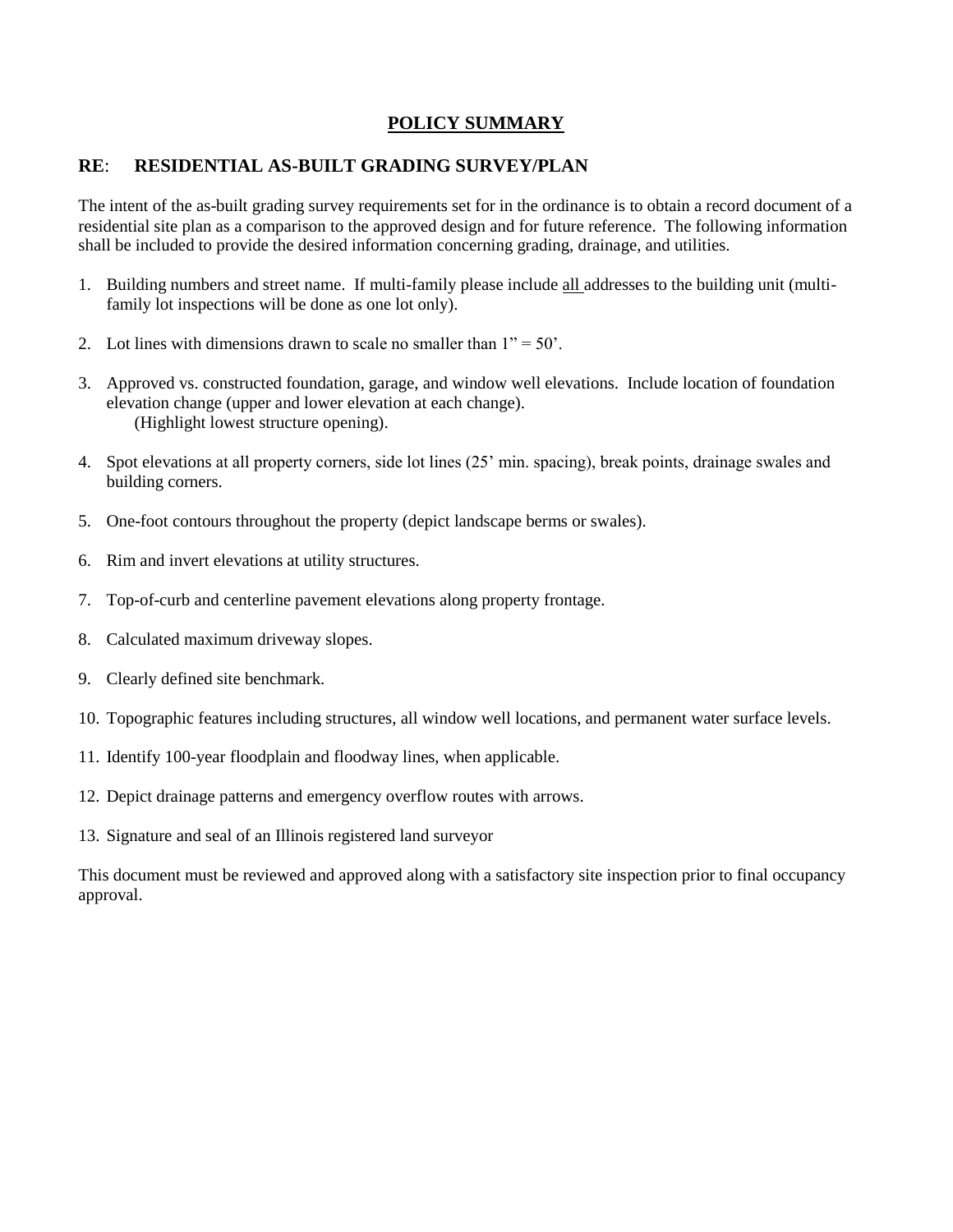### **City of St. Charles Electric Service Application – New Service/Upgrade (Each individual service will require a complete and separate application)**



| Name: Name and the set of the set of the set of the set of the set of the set of the set of the set of the set of the set of the set of the set of the set of the set of the set of the set of the set of the set of the set o                                                                                                                                                                  |                                                                                                                                                              |                                                                                                                                                                                                                              | Phone: $\frac{1}{\sqrt{1-\frac{1}{2}}}\left\{ \frac{1}{2} + \frac{1}{2} \frac{1}{2} + \frac{1}{2} \frac{1}{2} + \frac{1}{2} \frac{1}{2} + \frac{1}{2} \frac{1}{2} + \frac{1}{2} \frac{1}{2} + \frac{1}{2} \frac{1}{2} + \frac{1}{2} \frac{1}{2} + \frac{1}{2} \frac{1}{2} + \frac{1}{2} \frac{1}{2} + \frac{1}{2} \frac{1}{2} + \frac{1}{2} \frac{1}{2} + \frac{1}{2} \frac{1}{2} + \frac{1}{$ |  |
|-------------------------------------------------------------------------------------------------------------------------------------------------------------------------------------------------------------------------------------------------------------------------------------------------------------------------------------------------------------------------------------------------|--------------------------------------------------------------------------------------------------------------------------------------------------------------|------------------------------------------------------------------------------------------------------------------------------------------------------------------------------------------------------------------------------|------------------------------------------------------------------------------------------------------------------------------------------------------------------------------------------------------------------------------------------------------------------------------------------------------------------------------------------------------------------------------------------------|--|
|                                                                                                                                                                                                                                                                                                                                                                                                 |                                                                                                                                                              |                                                                                                                                                                                                                              |                                                                                                                                                                                                                                                                                                                                                                                                |  |
| Contact Name: 2008                                                                                                                                                                                                                                                                                                                                                                              |                                                                                                                                                              |                                                                                                                                                                                                                              | Phone: 2008                                                                                                                                                                                                                                                                                                                                                                                    |  |
|                                                                                                                                                                                                                                                                                                                                                                                                 |                                                                                                                                                              | Requested Service Date:<br>Note: This application will be null and void if work is not completed within 6-months from said application date.                                                                                 |                                                                                                                                                                                                                                                                                                                                                                                                |  |
|                                                                                                                                                                                                                                                                                                                                                                                                 |                                                                                                                                                              |                                                                                                                                                                                                                              |                                                                                                                                                                                                                                                                                                                                                                                                |  |
| <b>Existing Building</b><br>____ Residential<br>Commercial<br>___ Industrial<br>____ Upgrade Service<br>Relocate Service<br>____ Convert OH<br>to UG                                                                                                                                                                                                                                            | Other<br>____ Temp Connection<br>___ Street Lights<br>___ Traffic Signals<br>New Service<br>____Relocate<br>___ Antenna Site<br>$\frac{1}{2}$ Signage Lights | <b>New Building</b><br>____ Residential: Single family<br>____ Residential: Multi Family<br>estimated # of units_____<br>____ Commercial<br>____ Commercial: Multi Family<br>estimated # of units<br>___ Industrial<br>Other | <b>Service Voltage Requested</b><br>____ Single Phase 120/240<br>_____ Three Phase<br>$\frac{120}{208}$<br>$-277/480$<br>Other                                                                                                                                                                                                                                                                 |  |
| <b>Service Panel:</b>                                                                                                                                                                                                                                                                                                                                                                           |                                                                                                                                                              | Proposed Rating (amps) Proposed Connected KW:                                                                                                                                                                                |                                                                                                                                                                                                                                                                                                                                                                                                |  |
| Present Peak KW (Demand)                                                                                                                                                                                                                                                                                                                                                                        |                                                                                                                                                              | Estimated Peak KW (Demand)                                                                                                                                                                                                   |                                                                                                                                                                                                                                                                                                                                                                                                |  |
| <b>SERVICE ADDRESS</b><br>(A complete and accurate service address is required before service may be installed)<br>Lot # Real Estate Permanent Tax #<br>Subdivision:<br>Legal Description (attach sheet if necessary): __________________________________<br>Record Titleholder of property:<br>Record Titleholder of property:<br>If property is held in trust, identify beneficial owner (s): |                                                                                                                                                              |                                                                                                                                                                                                                              |                                                                                                                                                                                                                                                                                                                                                                                                |  |
| Address:                                                                                                                                                                                                                                                                                                                                                                                        |                                                                                                                                                              |                                                                                                                                                                                                                              |                                                                                                                                                                                                                                                                                                                                                                                                |  |
|                                                                                                                                                                                                                                                                                                                                                                                                 |                                                                                                                                                              |                                                                                                                                                                                                                              |                                                                                                                                                                                                                                                                                                                                                                                                |  |
|                                                                                                                                                                                                                                                                                                                                                                                                 |                                                                                                                                                              | <b>CUSTOMER BILLING INFORMATION</b><br>(This information will be used for utility billing purposes)                                                                                                                          |                                                                                                                                                                                                                                                                                                                                                                                                |  |
| Name: Name and the second contract of the second contract of the second contract of the second contract of the second contract of the second contract of the second contract of the second contract of the second contract of                                                                                                                                                                   |                                                                                                                                                              |                                                                                                                                                                                                                              |                                                                                                                                                                                                                                                                                                                                                                                                |  |
|                                                                                                                                                                                                                                                                                                                                                                                                 |                                                                                                                                                              |                                                                                                                                                                                                                              |                                                                                                                                                                                                                                                                                                                                                                                                |  |
|                                                                                                                                                                                                                                                                                                                                                                                                 |                                                                                                                                                              |                                                                                                                                                                                                                              | Phone:                                                                                                                                                                                                                                                                                                                                                                                         |  |
| Authorized representative or agent:                                                                                                                                                                                                                                                                                                                                                             |                                                                                                                                                              |                                                                                                                                                                                                                              |                                                                                                                                                                                                                                                                                                                                                                                                |  |
| Note: Only Cash or Check can be used for payment.                                                                                                                                                                                                                                                                                                                                               |                                                                                                                                                              |                                                                                                                                                                                                                              |                                                                                                                                                                                                                                                                                                                                                                                                |  |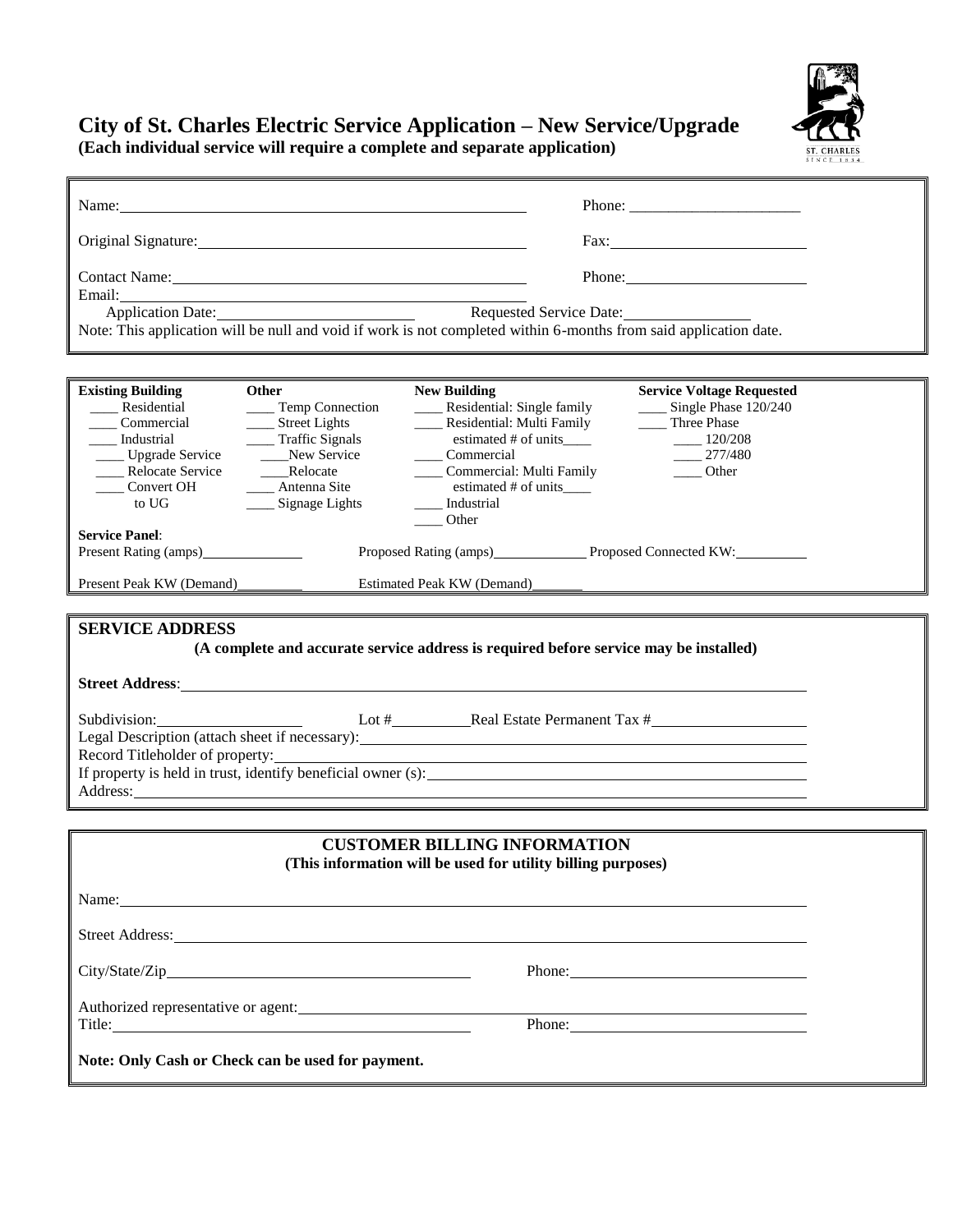|  |  | <b>BUILDING DIVISION OFFICE USE</b> |  |
|--|--|-------------------------------------|--|
|  |  |                                     |  |

Application Accepted By: Date Application Received:

Building Permit No.:

Date Payment Received: Method of Payment: Method of Payment:

**ELECTRIC DEPARTMENT CHARGES**

|                                  | Charges Calculated by: <u>contract and the set of the set of the set of the set of the set of the set of the set of the set of the set of the set of the set of the set of the set of the set of the set of the set of the set o</u> |                                                                                 |                                           |
|----------------------------------|--------------------------------------------------------------------------------------------------------------------------------------------------------------------------------------------------------------------------------------|---------------------------------------------------------------------------------|-------------------------------------------|
| <b>ITEM</b>                      | $\triangle CCOUNT$ #                                                                                                                                                                                                                 | <b>CHARGES</b> (\$)                                                             | <b>AMOUNT PAID</b>                        |
| Project Cost:                    | $-20099945405$                                                                                                                                                                                                                       | the control of the control of the control of the control of the control of      |                                           |
| <b>SOCC: VACANT</b>              | 200999 48500                                                                                                                                                                                                                         |                                                                                 |                                           |
| <b>SECC: VACANT</b>              | 200999 48501                                                                                                                                                                                                                         |                                                                                 |                                           |
| SOCC:                            | 200999 48502                                                                                                                                                                                                                         | the contract of the contract of the contract of the contract of                 | N/A                                       |
| SECC:                            | 200999 48503                                                                                                                                                                                                                         |                                                                                 |                                           |
| <b>Upgrade Charges:</b>          | 200999 48504                                                                                                                                                                                                                         | the control of the control of the control of the control of the control of      |                                           |
| Engineering:                     | 200999 45206                                                                                                                                                                                                                         |                                                                                 |                                           |
| Temp Connection:                 | 200999 45407                                                                                                                                                                                                                         |                                                                                 | the control of the control of the control |
| Electric Improvement:            | 20099945404                                                                                                                                                                                                                          | the contract of the contract of the contract of the contract of the contract of |                                           |
| Relocation                       |                                                                                                                                                                                                                                      |                                                                                 |                                           |
| Subtotal                         |                                                                                                                                                                                                                                      |                                                                                 | N/A                                       |
| Less contribution- if applicable |                                                                                                                                                                                                                                      |                                                                                 | N/A                                       |
| <b>Total Amount of Charges:</b>  |                                                                                                                                                                                                                                      |                                                                                 |                                           |
|                                  |                                                                                                                                                                                                                                      |                                                                                 |                                           |

**Electric Project No.:\_\_\_\_\_\_\_\_\_\_\_\_\_\_\_\_\_\_\_\_\_\_\_\_\_\_\_\_\_\_**

**Page 2 of 2**

12/01/2011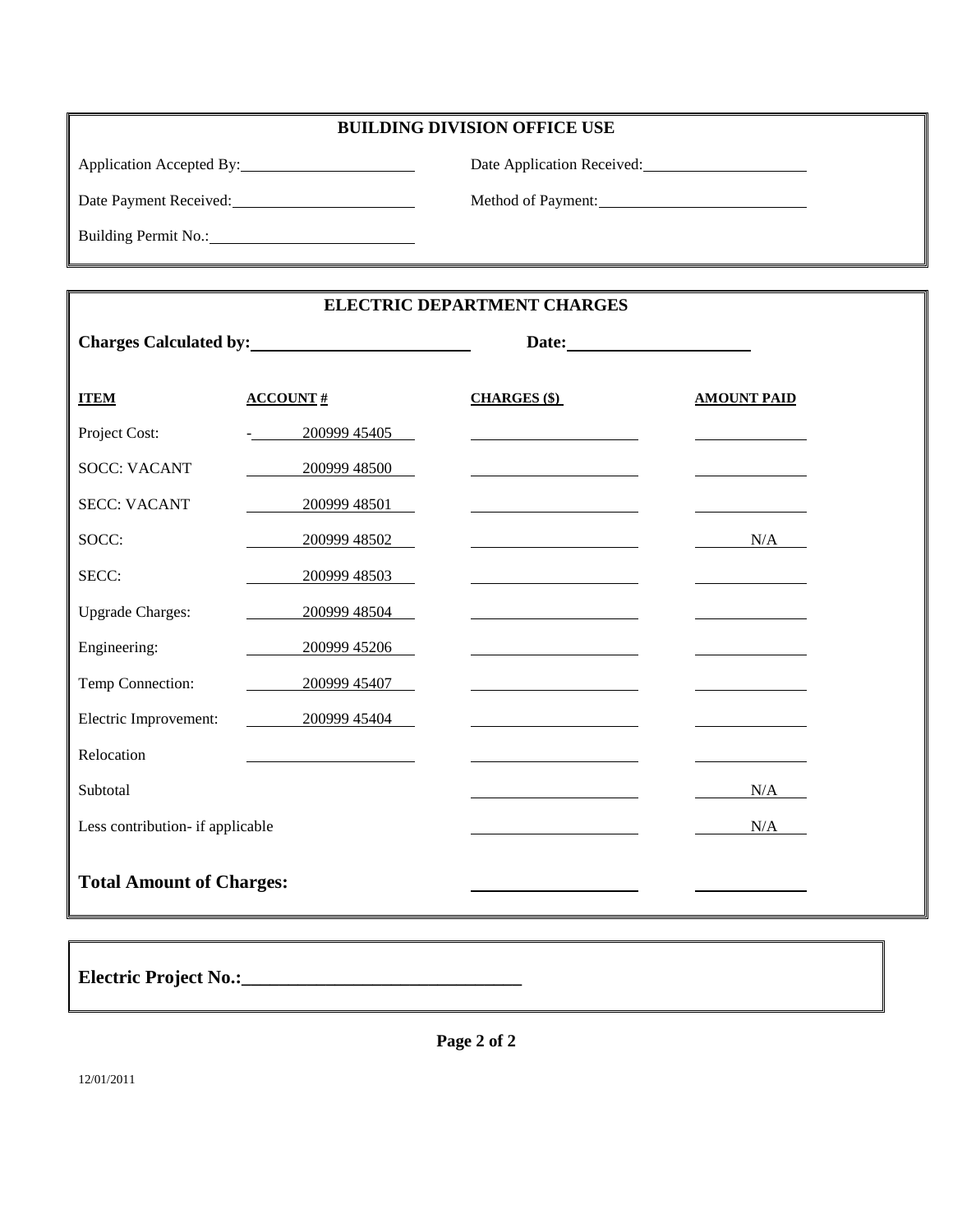



|        |                                                 | <b>DEPARTMENT: Building &amp; Code Enforcement Division</b>                             | PHONE: (630) 377-4406 FAX (630) 443-4638                                                                                |
|--------|-------------------------------------------------|-----------------------------------------------------------------------------------------|-------------------------------------------------------------------------------------------------------------------------|
|        |                                                 |                                                                                         |                                                                                                                         |
|        |                                                 | PLEASE PRINT ALL INFORMATION                                                            |                                                                                                                         |
|        |                                                 |                                                                                         |                                                                                                                         |
|        |                                                 |                                                                                         |                                                                                                                         |
|        |                                                 |                                                                                         |                                                                                                                         |
|        | Sq. Ft. of Construction area: ______________    |                                                                                         |                                                                                                                         |
|        |                                                 |                                                                                         | Will this work include moving, upgrading or replacing the Electric, Water or Sanitary Service? Yes No (circle one)      |
|        |                                                 | Name of business at this location:                                                      |                                                                                                                         |
|        |                                                 |                                                                                         |                                                                                                                         |
| σ      | <b>Check List for Submittal of Application:</b> |                                                                                         | Is your property located in the Historic Preservation District? Yes/No If yes, your application and plans will need to  |
|        |                                                 | be reviewed by the Historic Preservation Committee.                                     |                                                                                                                         |
| $\Box$ |                                                 | Building Permit Application - Completely Filled Out.                                    |                                                                                                                         |
| ο      | time of the submittal.                          |                                                                                         | An Automatic Fire Sprinkler System Technical Submission document – Completely Filled Out is be included at the          |
| σ      |                                                 | of plans will need to be a color copy for the Design Review.                            | Ten-10 sets of drawings that are stamped by an Illinois Architect, showing all construction details. One of these sets  |
| ◘      |                                                 | Ten-10 copies of the Plat of Survey showing the building with all of the yard setbacks. |                                                                                                                         |
| σ      |                                                 |                                                                                         | Electric service application - If applicable - 4 sets of drawings showing electrical one-line diagram, panel schedules. |
| σ      | Two-2 copies of the Energy Conservation Report  |                                                                                         |                                                                                                                         |
| σ      |                                                 |                                                                                         | Letter of Intent - A Letter of Intent from the Plumbing Contractor is required. The letter must be on company           |
|        |                                                 |                                                                                         | letterhead indicating they are the plumbing contractor conducting the plumbing work for this job.                       |
| σ      |                                                 |                                                                                         | A copy of the Plumbing Contractor's Illinois State Plumbing License and their Illinois State Contractor License.        |
| ◘      |                                                 |                                                                                         | Roofing - We will need an Illinois Licensed Roofing Contractor's State License Number & and the expiration date.        |
| σ      |                                                 | Refer to Information Packet for Detailed Information.                                   |                                                                                                                         |
| σ      |                                                 |                                                                                         | Submittal fee of $$375.00$ – payment is to be by cash or check payable to the City of St. Charles.                      |
|        | <b>Owner of the Property:</b>                   |                                                                                         | Applicant:                                                                                                              |
|        | Name:                                           |                                                                                         | Name:                                                                                                                   |
|        |                                                 |                                                                                         |                                                                                                                         |
|        | City/State/Zip Code:                            |                                                                                         |                                                                                                                         |
|        | Email:<br>Telephone NO.                         |                                                                                         | Email:<br>Telephone NO.                                                                                                 |
|        |                                                 |                                                                                         |                                                                                                                         |
|        | <b>General Contractor:</b>                      |                                                                                         | <b>Electrical Contractor:</b>                                                                                           |

| Name:                | Name:                |
|----------------------|----------------------|
| Address:             | Address:             |
| City/State/Zip Code: | City/State/Zip Code: |
| Email:               | Email:               |
| Telephone NO.        | Telephone NO.        |
|                      |                      |